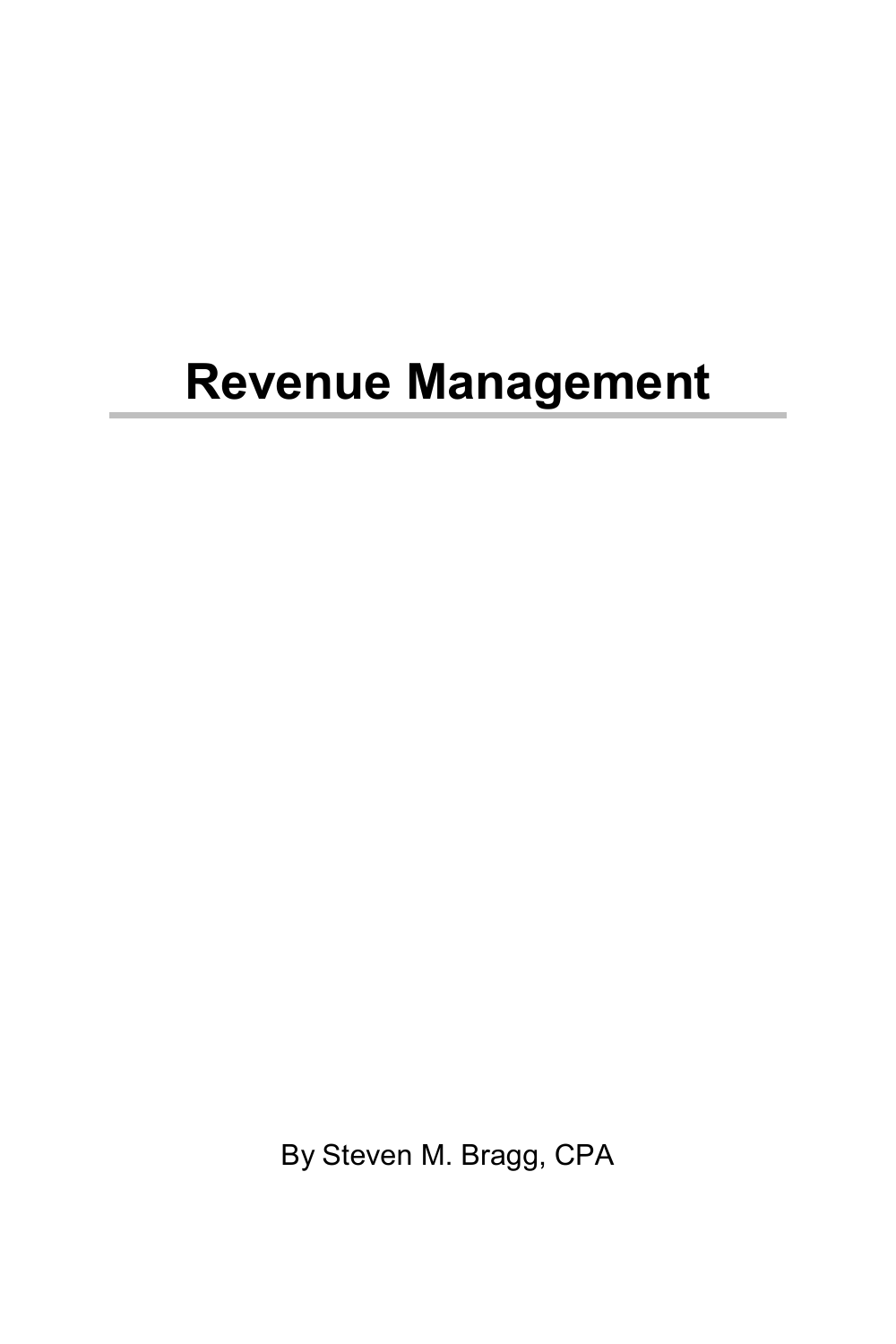## **Table of Contents**